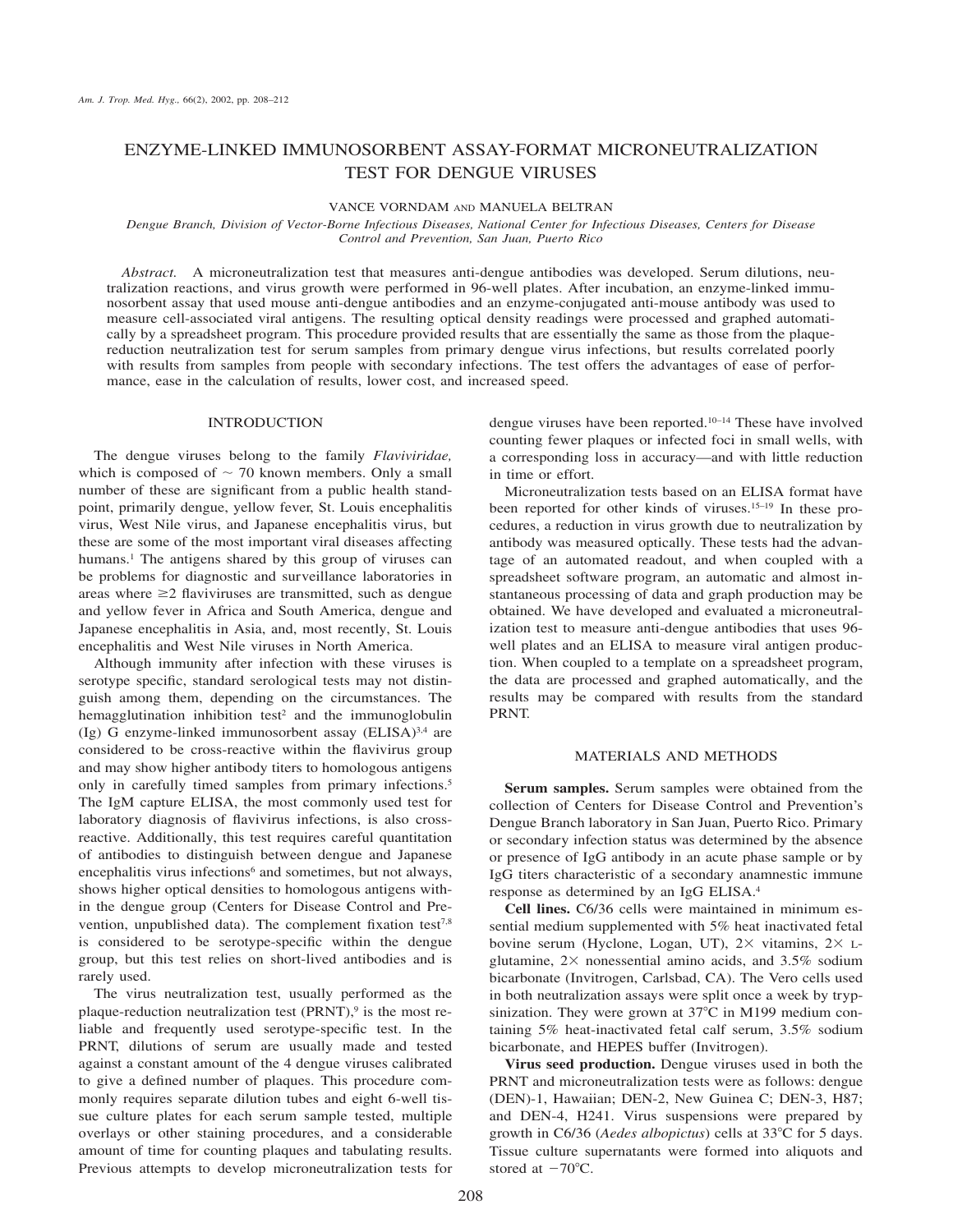

FIGURE 1. Diagramatic representation of the microtiter plate layout used for the microneutralization test.

**Plaque reduction neutralization test.** The PRNT test was performed as previously described.9 Heat-inactivated serum specimens were diluted 2-fold (1:20 to 1:1,280) in tubes, with M199 (30% fetal bovine serum) used as a diluent, mixed with an equal volume of virus suspension (diluted to give 40–60 plaque-forming units [pfu]/well) and incubated for 2 h at room temperature. The serum-virus mixture (150  $\mu$ L/well) was inoculated in duplicate onto Vero cells in 6-well plates. After adsorption for 1 h, 4 mL of enhanced medium (E-M199; M199 containing 5% fetal bovine serum,  $2 \times$  vitamins, essential amino acids, L-glutamine, 4% sodium bicarbonate, and gentamicin plus 1% agar) was added to each well. Plates were incubated in 10%  $CO<sub>2</sub>$  at 37°C for 5 days. The plates were stained with 3.2% neutral red solution in phosphate-buffered saline (PBS). Plaques were counted after 24 h. A 50% reduction in plaque count was used as the end point of the titration.

**Microneutralization test.** A microneutralization assay in which an ELISA was used to measure virus neutralization was performed in 96-well, flat-bottomed tissue culture plates (Corning Costar, Wilkes Barre, PA). To prepare plates, Vero cells were suspended at  $2 \times 10^5$  cells/mL in E-M199 medium. The cell suspension (100  $\mu$ L/well) was dispensed into microtiter plate wells and incubated for 48 h at  $37^{\circ}$ C with  $10\%$  CO<sub>2</sub> until the monolayer was confluent. On the day of the test,  $150 \mu L$  of serum sample was diluted 1:20 in E-M199 and inactivated at 56°C for 30 min. Microtiter plates for dilutions and incubations were prepared by adding 200 L of inactivated serum to triplicate wells and serially diluting (2-fold up to 1:1,280) with a multichannel pipette. An equal volume (100  $\mu$ L) of virus suspension in E-M199, diluted to contain  $1 \times 10^4$  pfu/mL (previously determined by plaque titration), was added to each serum dilution well. This is approximately the highest dilution of virus that will produce an optical density (OD) of 1.0–1.5 in the ELISA after 5 days of incubation. The mixtures of serum and virus were incubated for 2 h at room temperature, then transferred to plates containing the Vero cells. The plates were incubated for 5 days at  $37^{\circ}$ C with  $10\%$  CO<sub>2</sub>. Each plate included both uninfected and infected cell controls (Figure 1).

After incubation, the culture medium was removed from the plates, and the cells were fixed by filling the wells with a cold 1:1 methanol-ethanol solution. Plates were incubated at  $-20^{\circ}$ C for 30 min and then washed 3 times with PBS. The ELISA was performed on the same day as the fixation; alternatively, the fixed plates may be stored covered at  $-20^{\circ}$ C for at least 3 days.

The ELISA was performed by adding  $100 \mu L/well$  of mouse hyperimmune ascitic fluid (an equal mixture for the 4 serotypes), diluted 1:4,000 in PBS, plus 10% normal goat serum. After incubating for 2 h at  $37^{\circ}$ C, the plates were

TABLE 1 Mean optical densities from triplicate dilutions calculated from the initial microplate reading\*

| $DEN-1$         |         | Mean $OD = 1.357$ | Cut-off $= 1.097$ |          |
|-----------------|---------|-------------------|-------------------|----------|
| <b>DILUTION</b> | Serum A | Serum B           | Serum C           | Serum D  |
| 40              | 1.126   | 0.064             | 1.593             | 0.026    |
| 80              | 1.392   | 0.963             | 1.414             | 0.313    |
| 160             | 1.546   | 1.290             | 1.365             | 1.177    |
| 320             | 1.456   | 1.343             | 1.378             | 1.284    |
| 640             | 1.362   | 1.358             | 1.334             | 1.277    |
| 1280            | 1.367   | 1.373             | 1.331             | 1.346    |
| 2560            | 1.451   | 1.407             | 1.346             | 1.342    |
| DEN-2           |         | Mean $OD = 1.514$ | Cut-off $= 1.254$ |          |
| <b>DILUTION</b> | Serum A | Serum B           | Serum C           | Serum D  |
| 40              | 1.053   | 1.257             | 1.947             | 0.022    |
| 80              | 1.296   | 1.666             | 1.800             | 0.007    |
| 160             | 1.396   | 1.553             | 1.645             | $-0.013$ |
| 320             | 1.469   | 1.512             | 1.685             | $-0.002$ |
| 640             | 1.476   | 1.643             | 1.517             | 0.048    |
| 1280            | 1.445   | 1.532             | 1.489             | 0.248    |
| 2560            | 1.490   | 1.593             | 1.628             | 1.474    |
| DEN-3           |         | Mean $OD = 1.559$ | Cut-off $= 1.299$ |          |
| <b>DILUTION</b> | Serum A | Serum B           | Serum C           | Serum D  |
| 40              | 0.555   | 0.039             | 0.206             | 0.180    |
| 80              | 0.953   | 0.098             | 0.384             | 0.339    |
| 160             | 1.206   | 0.301             | 0.987             | 0.684    |
| 320             | 1.238   | 0.848             | 1.285             | 1.245    |
| 640             | 1.304   | 1.439             | 1.464             | 1.479    |
| 1280            | 1.360   | 1.364             | 1.512             | 1.462    |
| 2560            | 1.387   | 1.487             | 1.492             | 1.427    |
| DEN-4           |         | Mean $OD = 1.378$ | Cut-off $= 1.118$ |          |
| <b>DILUTION</b> | Serum A | Serum B           | Serum C           | Serum D  |
| 40              | 0.468   | 1.539             | 1.307             | 0.056    |
| 80              | 0.824   | 1.495             | 1.261             | 0.053    |
| 160             | 1.124   | 1.419             | 1.227             | 0.153    |
| 320             | 1.261   | 1.321             | 1.278             | 0.484    |
| 640             | 1.328   | 1.428             | 1.156             | 1.033    |
| 1280            | 1.296   | 1.445             | 1.235             | 1.240    |
| 2560            | 1.318   | 1.451             | 1.208             | 1.274    |

\* See Figure 2. The mean optical density (OD) value at the top of each table is for the virus control wells. The cutoff value is the mean of the virus control OD values minus 2 standard deviations.

washed 5 times with PBS. Peroxidase-conjugated goat antimouse IgG (Kirkegaard and Perry, Gaithersberg, MD; 100  $\mu$ L/well) diluted 1:2,000 in PBS–10% normal goat serum was added, and the plates were incubated for 1 h at  $37^{\circ}$ C. Finally, the plates were washed 5 times with PBS, and 100 L/well of ABTS substrate solution (Kirkegaard and Perry) was added. Color was developed at room temperature for 40–60 min.

The optimum dilutions of mouse ascitic fluid and goat anti-mouse IgG used throughout the study were determined by box titration. Optical density readings were obtained with a BioTek microplate reader at 405 nm and transformed for computer analysis with KC4 software (BioTek, Winooski, VT). Transformed data were processed and graphed by means of a spreadsheet (Excel; Microsoft, Redmond, WA) containing 3 templates. The first template accepts the unprocessed OD readings from the plate reader as a formatted DOS text file. The second template calculates the mean of each triplicate dilution and the cutoff value. The cutoff value was established as the mean OD of virus controls minus 2 standard deviations. After running a battery of 8 normal hu-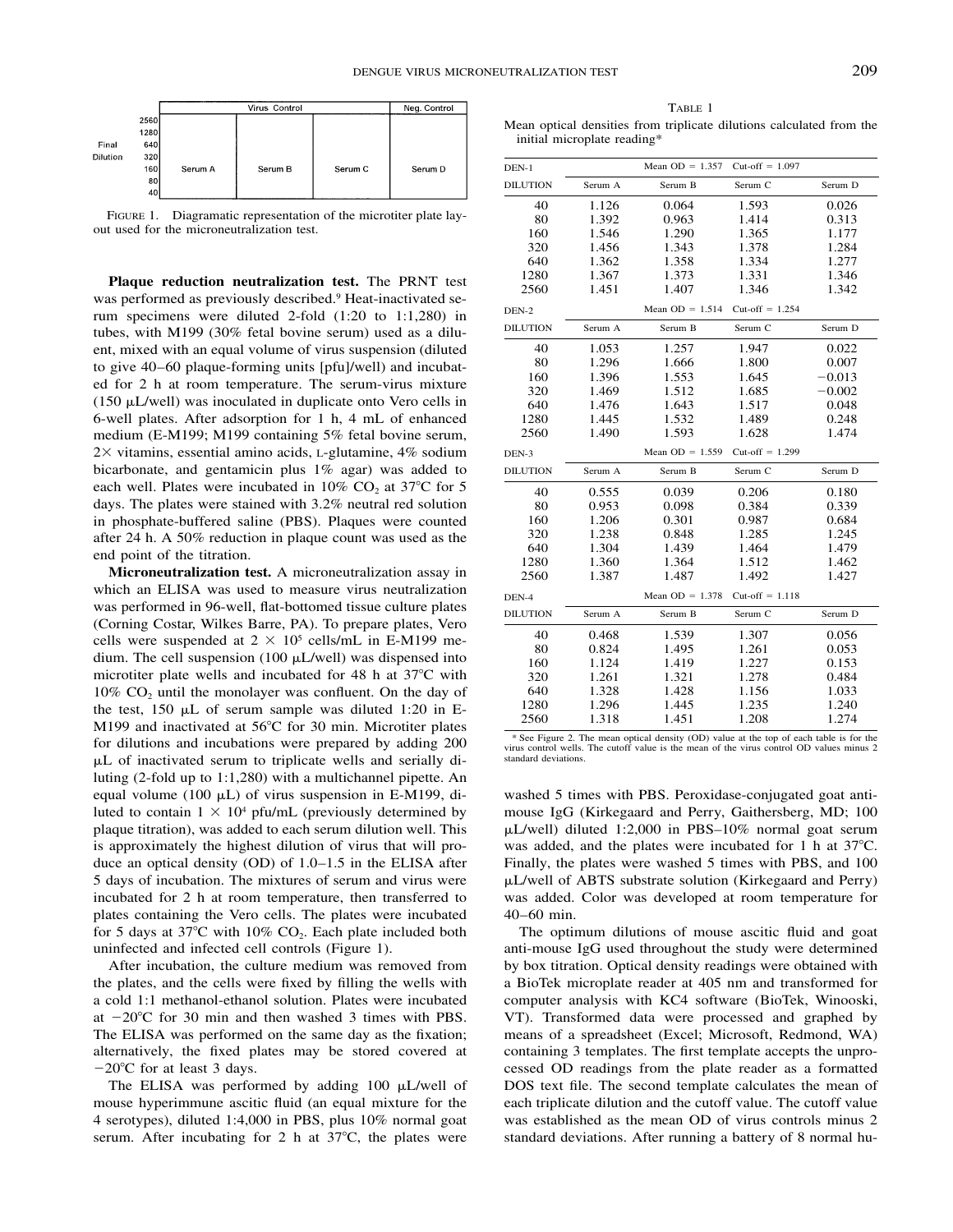

FIGURE 2. Graphical representation of the neutralization test results for 4 serum samples. In each graph, 4 serum samples are tested against the indicated dengue serotype. The cutoff value for neutralization is indicated by the dashed line. Serum samples A–D are represented by diamonds, squares, triangles, and circles, respectively. The data are from Table 1.

man serum specimens, the 2 standard deviation value was determined to be 0.26. For all subsequent experiments, the cutoff value for positivity (neutralization) was calculated by subtracting 0.26 from the mean OD of the virus controls.



FIGURE 3. Antibody titers by microneutralization ( $\mu$ Neut) and plaque-reduction neutralization test (PRNT) to the 4 dengue serotypes by use of samples from primary dengue virus infections.

The neutralization titer was the highest serum dilution with a mean OD below the cutoff value. The third template graphs the processed data from the second template.

#### RESULTS

Serum samples from both primary and secondary dengue infections were evaluated by the microneutralization test. The neutralization curves generated by plotting the OD readings obtained for each serum dilution (Table 1) are shown in Figure 2. In this example, serum C shows a neutralization titer of 1:320 against DEN-3 only, typical of a primary immune response. Serum samples A and B demonstrated crossreactivity of varying degrees, but in each case, the titer to one serotype was 4-fold more than titers to other serotypes. This degree of cross-reactivity is also typical of primary immune responses. Serum D, on the other hand, demonstrated higher neutralization titers of 1:80, 1:1,280, 1:320, and 1: 640 against DEN-1 through DEN-4, with no titer being 4 fold or higher against all other titers. This broad cross-reactivity is characteristic of secondary flavivirus infections.

We compared the cross-reactivity patterns of both primary and secondary dengue serum samples by titration in both the PRNT and microneutralization tests. In Figure 3, the results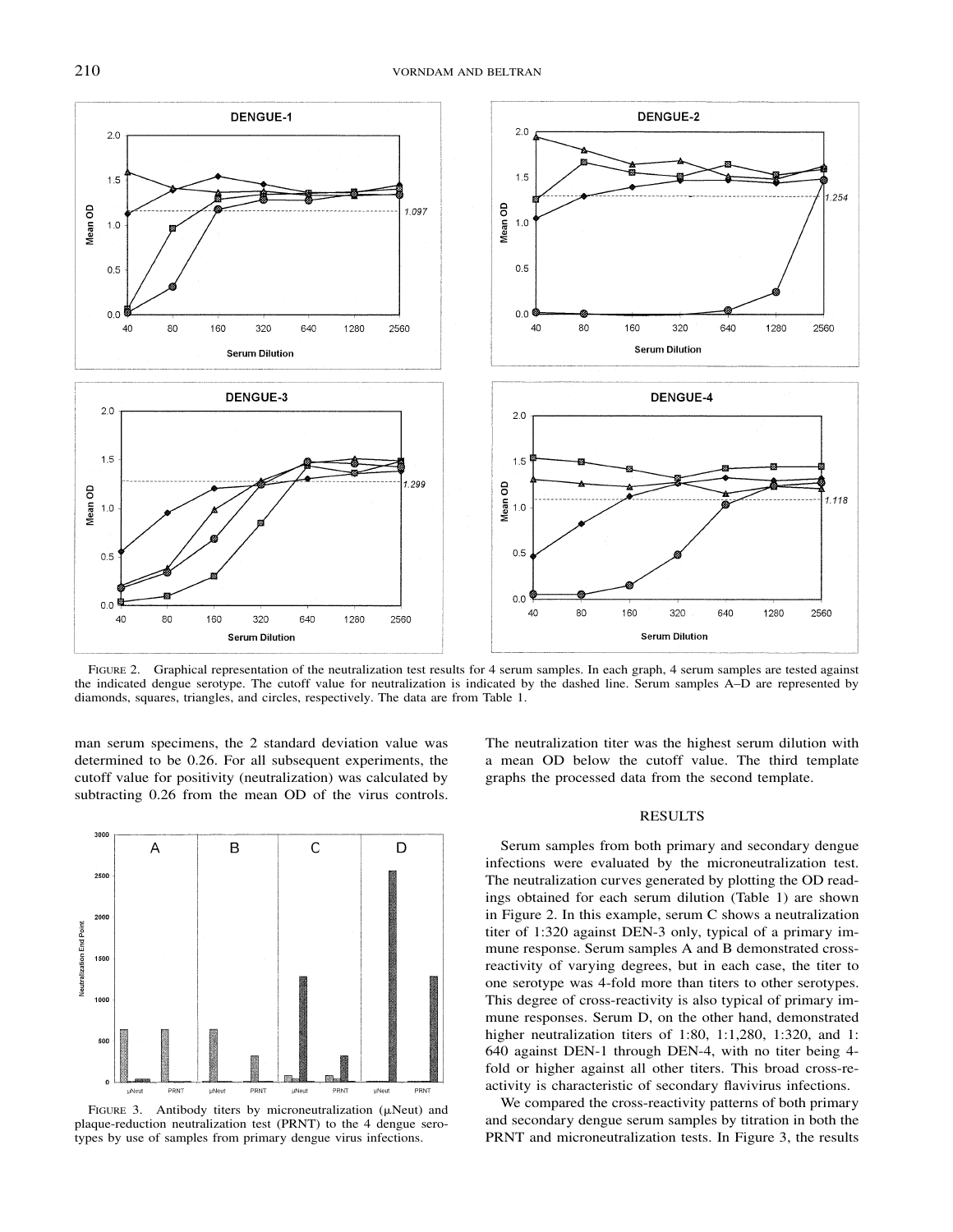

FIGURE 4. Antibody titers by microneutralization  $(\mu$ Neut) and plaque-reduction neutralization test (PRNT) to the 4 dengue serotypes by use of samples from secondary dengue virus infections.

from 4 serum samples from primary dengue virus infections are shown. The results demonstrate a similar pattern of neutralizing antibody titer by both tests. Serum samples E–H are from patients with primary DEN-1–4 cases, respectively. In each example, the titers indicate that either monospecific reactions occurred or that there was minimal cross reaction to other serotypes. In each of the latter cases, the highest titer was at least 4-fold higher than the other titers.

In a similar manner, results obtained with serum samples from patients with secondary dengue infections are shown in Figure 4. A broader pattern of cross-reactivity with higher titers characteristic of secondary flavivirus infections was seen. In none of these 4 samples was the titer to any one serotype 4-fold or higher than titers to the other 3 serotypes by either the PRNT or the microneutralization test.

The cross-reactivity of the microneutralization test was further evaluated by testing antisera from human cases of yellow fever, St. Louis encephalitis, and Japanese encephalitis viruses. The results were uniformly negative (data not shown). Likewise, serum samples from patients with dengue did not neutralize the 17D yellow fever virus strain in this test. The results obtained with the microneutralization test and the PRNT were compared by graphing the end-point titers from 17 primary dengue infections in a scatter plot (Figure 5). In 15 patients, the microneutralization titers fell within one dilution (2-fold) of the PRNT titer. The other 2 examples showed 4-fold differences in titer between the 2 tests, but in both of these patients, the highest titer was to the same serotype and 4-fold higher than to other serotypes. The Pearson correlation coefficient between the 2 data sets was 0.84. On the other hand, no meaningful correlation was seen in end-point titers when we used serum samples from patients with secondary dengue.

### DISCUSSION

The serological diagnosis of dengue virus infections is usually performed by isotype-specific ELISAs or by the hemagglutination inhibition test. These tests are not considered to be reliably serotype specific, but this is usually acceptable because the documentation and treatment of dengue virus infections does not depend on knowing the serotype



FIGURE 5. Scatter plot of end-point titers by plaque-reduction neutralization test (PRNT) and microneutralization test using primary dengue virus infections. Numbers indicate data points under each mark. The dashed line indicates complete correlation.

involved. On the other hand, for various research and epidemiologic investigations, a serotype-specific test is required. The PRNT has long been the standard assay for obtaining this information. This test has several drawbacks, however, including a requirement of separate tubes for dilutions, many plastic plates to accommodate replicate samples of multiple dilutions, and the counting and tabulating of plaques. The PRNT is therefore labor-intensive and unsuitable for large numbers of samples.

The ELISA-format neutralization tests avoid these problems and significantly reduced processing time. At least 4 serum samples can be tested against a virus on a single plate, and dilutions are performed via multichannel pipetting devices. In addition, results of each test are obtained as OD values and can be processed and graphed by a computer. These factors lead to a neutralization test that is less expensive, less time-consuming, and more conducive to testing large numbers of samples. A 5-day incubation period was chosen so that minimal amounts of virus could be used in the test. Higher concentrations of virus could reduce the incubation time of the test but might result in a loss of sensitivity.

The microneutralization test reported here produces results that are essentially the same as those obtained from the PRNT with serum samples from patients with primary dengue. End-point titration values with one test were found to be almost always within one 2-fold dilution of the other test even though, unlike the PRNT, no agar is used to inhibit spread of new virus in the culture. It may be that residual neutralizing antibody in solution performs the same function in the microneutralization test. It is unknown whether this antibody also inhibits cell-to-cell spread of virus. This clear correlation did not hold true with serum samples from secondary infections. In this case, neither test consistently produced titers either higher or lower than the other. The overall pattern was the same, however, in that each serum sample produced neutralization against all 4 serotypes of virus in both tests, and diagnostic 4-fold differences in titers were not obtained.

This outcome may be related to either greater cross-reactivity or higher avidity of the resulting antibody population in secondary infections, the effect of which is more efficient